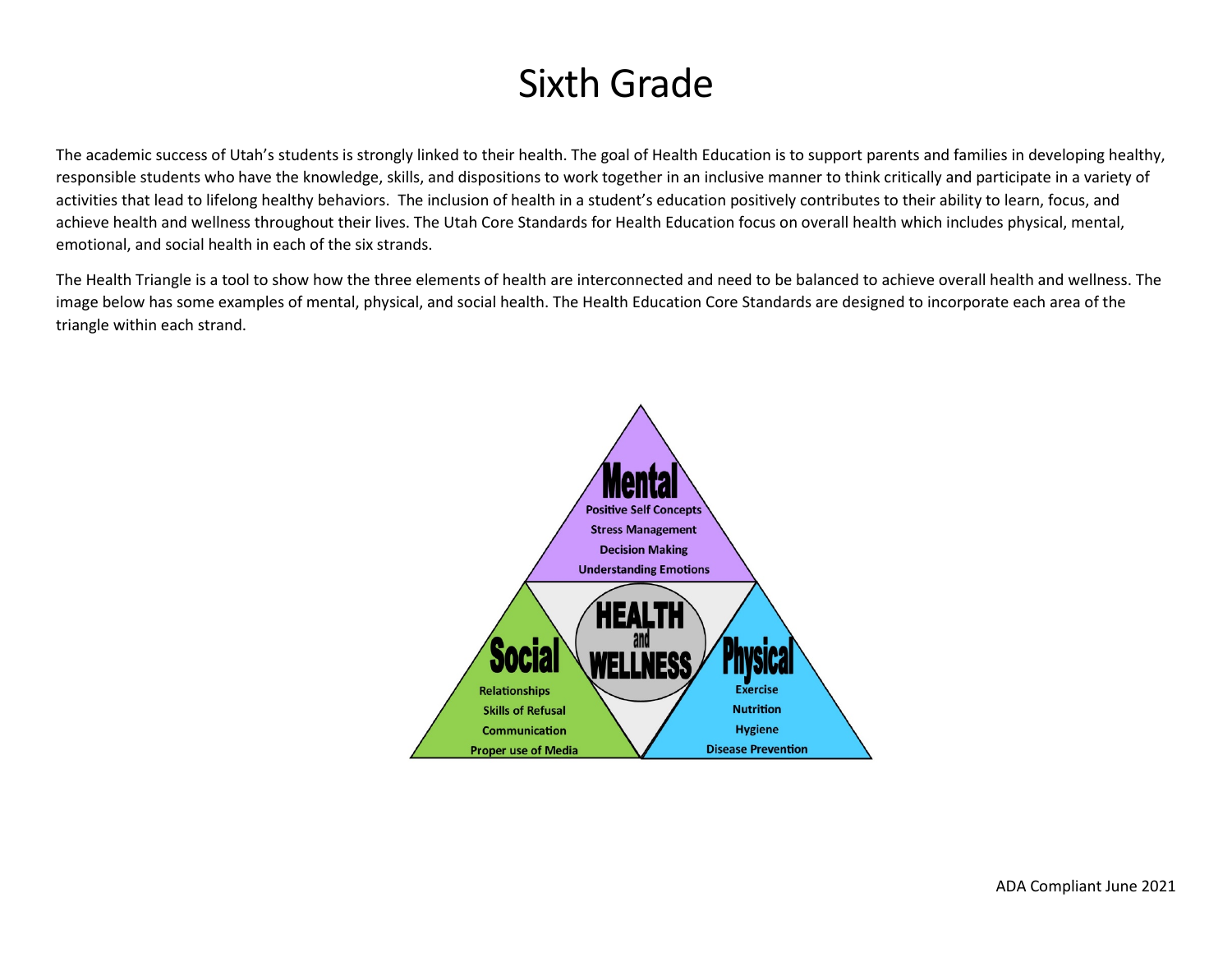# **Strand 1: Health Foundations and Protective Factors of Healthy Self (HF)**

Goal: Students will enhance goal-setting, decision-making, and communication skills.

# **Standard 6.HF.1**

Create a SMART goal and track the progress and identify obstacles to achieving goals and how to overcome them.

### **Concepts and Skills to Master**

- Create a SMART goal.
- Predict obstacles and how to overcome them. Track progress of SMART goal.

#### **Critical Background Knowledge**

Standard 5.HF.1: Define SMART goal and identify how SMART criteria improve the effectiveness of a goal.

# **Related Standards: Current Grade Level**

Standard 6.N.2: Evaluate personal nutritional habits and physical activity levels and set goals.

## **Related Standards: Future Grade Level**

Standard HI.HF.1: Create a SMART goal and track the progress and identify obstacles to achieving goals and how to overcome them.

# **Standard 6.HF.2**

Explain how personal values, differences, and beliefs contribute to personal boundaries and how boundaries are an important factor in making healthy decisions.

#### **Concepts and Skills to Master**

- Discuss the importance of personal boundaries and values in decision-making.
- Brainstorm different difficult decisions students face and how personal boundaries assist in making a healthy decision.

# **Critical Background Knowledge**

Standard 5.HF.2: Describe how the positive and negative consequences of a decision can have short and/or long-term effects.

# **Related Standards: Current Grade Level**

Standard 6.HF.4: Demonstrate positive ways to communicate differences of opinion while maintaining relationships.

Standard 6.HD.3: Discuss how to clearly say no, leave a situation or interaction, and identify and talk with a trusted adult when feeling uncomfortable,

afraid, or unsafe and understand the possible need to talk with more than one adult.

#### **Related Standards: Future Grade Level**

Standard HI.HF.2: Research factors that contribute to decisions and apply effective decision-making strategies.

Standard HI.HF.4: Demonstrate assertiveness and other effective ways to communicate personal boundaries and show respect for the boundaries of others.

# **Standard 6.HF.3**

Define locus of control and the impact it has on decision-making.

#### **Concepts and Skills to Master**

- Explain the importance of taking responsibility for one's actions and behaviors and discuss locus of control.
- Discuss how locus of control impacts decisions we make and how to use it to make good choices.

#### **Critical Background Knowledge**

Standard 5.HF.2: Describe how the positive and negative consequences of a decision can have short and/or long-term effects.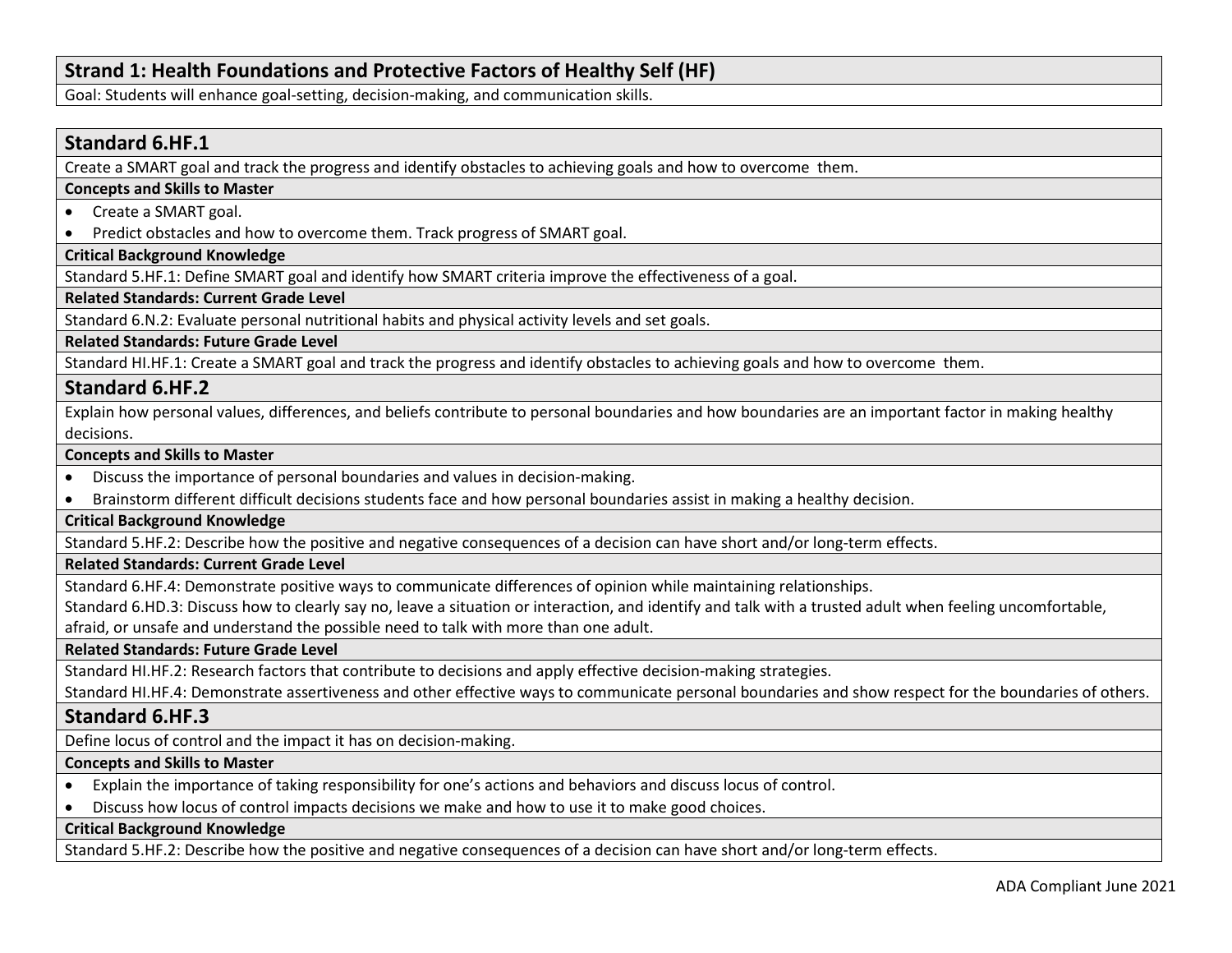**Related Standards: Current Grade Level**

Related: Standard 6.SAP.2: Explain how the development of the frontal lobe impacts decision-making and how harmful substances affect development.

## **Related Standards: Future Grade Level**

Standard HI.HF.2: Research factors that contribute to decisions and apply effective decision-making strategies.

Standard HI.HF.3b: Explain the importance of taking responsibility for one's actions and behaviors and discuss locus of control.

# **Standard 6.HF.4**

Demonstrate positive ways to communicate differences of opinion while maintaining relationships.

# **Concepts and Skills to Master**

- Practice effective communication skills.
- Understand that individuals can have differing opinions and still maintain a relationship.

#### **Critical Background Knowledge**

Standard 5.HF.4: Demonstrate ways to express gratitude and treat others with dignity and respect.

#### **Related Standards: Current Grade Level**

Standard 6.HF.2 Explain how personal values, differences, and beliefs contribute to personal boundaries and how boundaries are an important factor in making healthy decisions.

#### **Related Standards: Future Grade Level**

Standard HI.HF.4 Demonstrate assertiveness and other effective ways to communicate personal boundaries and show respect for the boundaries of others.

# **Standard 6.HF.5**

Describe how to build and maintain healthy relationships through positive habits, friendships, honesty, and respect. Describe how to end unhealthy relationships.

#### **Concepts and Skills to Master**

- Describe characteristics of a healthy relationship and list way to maintain those relationships in a class discussion.
- Explain healthy and safe ways to end relationships that may be unsafe/unhealthy.

# **Critical Background Knowledge**

Standard 5.HF.4: Demonstrate ways to express gratitude and treat others with dignity and respect.

## **Related Standards: Current Grade Level**

Standard 6.SAP.1: Practice ways to resist negative peer pressure in a variety of situations and environments.

**Related Standards: Future Grade Level**

Standard HI.HD.8: Recognize characteristics of healthy and unhealthy relationships.

**Academic Language**

**Locus of Control**: How strongly people believe they have control over the situations and experiences that affect their lives.

**Personal Boundaries**: Guidelines, rules or limits that a person creates to identify reasonable, safe and permissible ways for other people to behave towards them and how they will respond when someone passes those limits.

**SMART Goal**: A strategy for setting achievable goals. SMART stands for: specific, measurable, achievable/attainable, relevant/realistic/reasonable, time.

See [Health Terms and Law and Policy for Health Education](https://schools.utah.gov/file/79acf6fe-5e26-4f46-9374-116b785e9147) for more details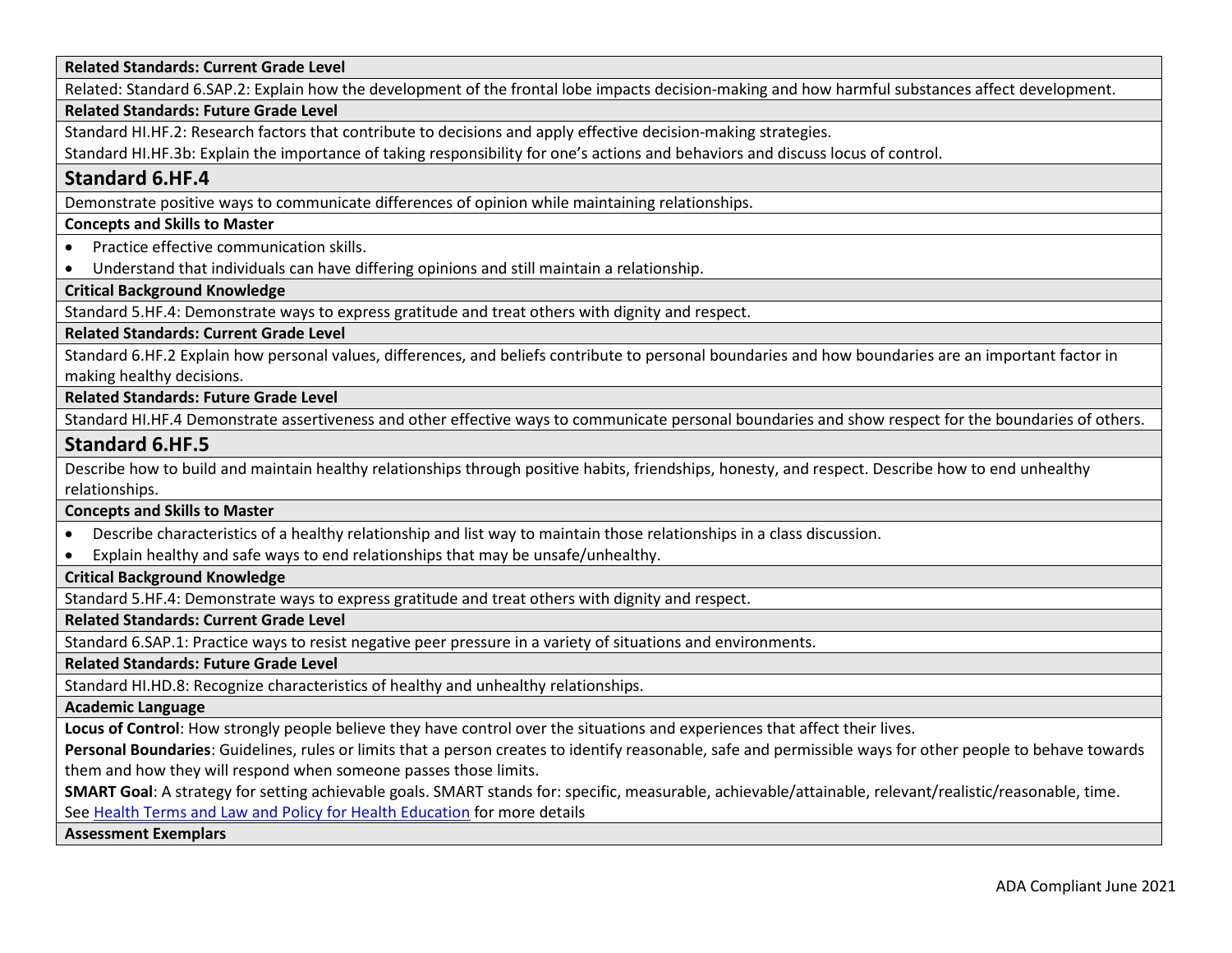Students will be able to create a SMART goal to be completed within 2 months. They will track their progress, altering the goal if needed due to unforeseen obstacles.

# **Strand 2: Mental and Emotional Health (MEH)**

Goal: Students will explore common life changes and practice strategies to reduce risk factors and enhance factors that promote positive mental and emotional health.

# **Standard 6.MEH.1**

Explore common life changes (for example, moving, changing schools, friendships, family dynamics, deaths) and list healthy coping strategies

## **Concepts and Skills to Master**

• Guided discussion or journal write on different common life changes students may have experienced. How did these changes make them feel? What activities helped cope with changes?

Note: This is a transition year, students are changing schools. Data indicates increases in suicide during these years.

# **Critical Background Knowledge**

Standard 3.MEH.1: Identify healthy strategies individuals may use to cope with disappointment, grief, sadness, and loss, including talking with a trusted adult.

#### **Related Standards: Current Grade Level**

Standard 6.MEH.2: Explore various options for managing stress by creating a personal stress management plan and adopting effective stress-reduction behaviors.

## **Related Standards: Future Grade Level**

Standard HI.HF.3: : Practice resiliency skills.

# **Standard 6.MEH.2**

Explore various options for managing stress by creating a personal stress management plan and adopting effective stress-reduction behaviors.

## **Concepts and Skills to Master**

• Practice stress management techniques (e.g., meditation, exercise/mood log, music, mindfulness, guided imagery).

**Critical Background Knowledge**

Standard 5.MEH.1: Practice a variety of stress management techniques.

# **Related Standards: Current Grade Level**

Standard 6.MEH.1: Identify healthy strategies individuals may use to cope with disappointment, grief, sadness, and loss, including talking with a trusted adult.

#### **Related Standards: Future Grade Level**

Standard HI.MEH.1: Explore a variety of stress management techniques and choices that will manage and reduce stress.

# **Standard 6.MEH.3**

Describe the influence of culture and media, including social media, on self-esteem and body image.

#### **Concepts and Skills to Master**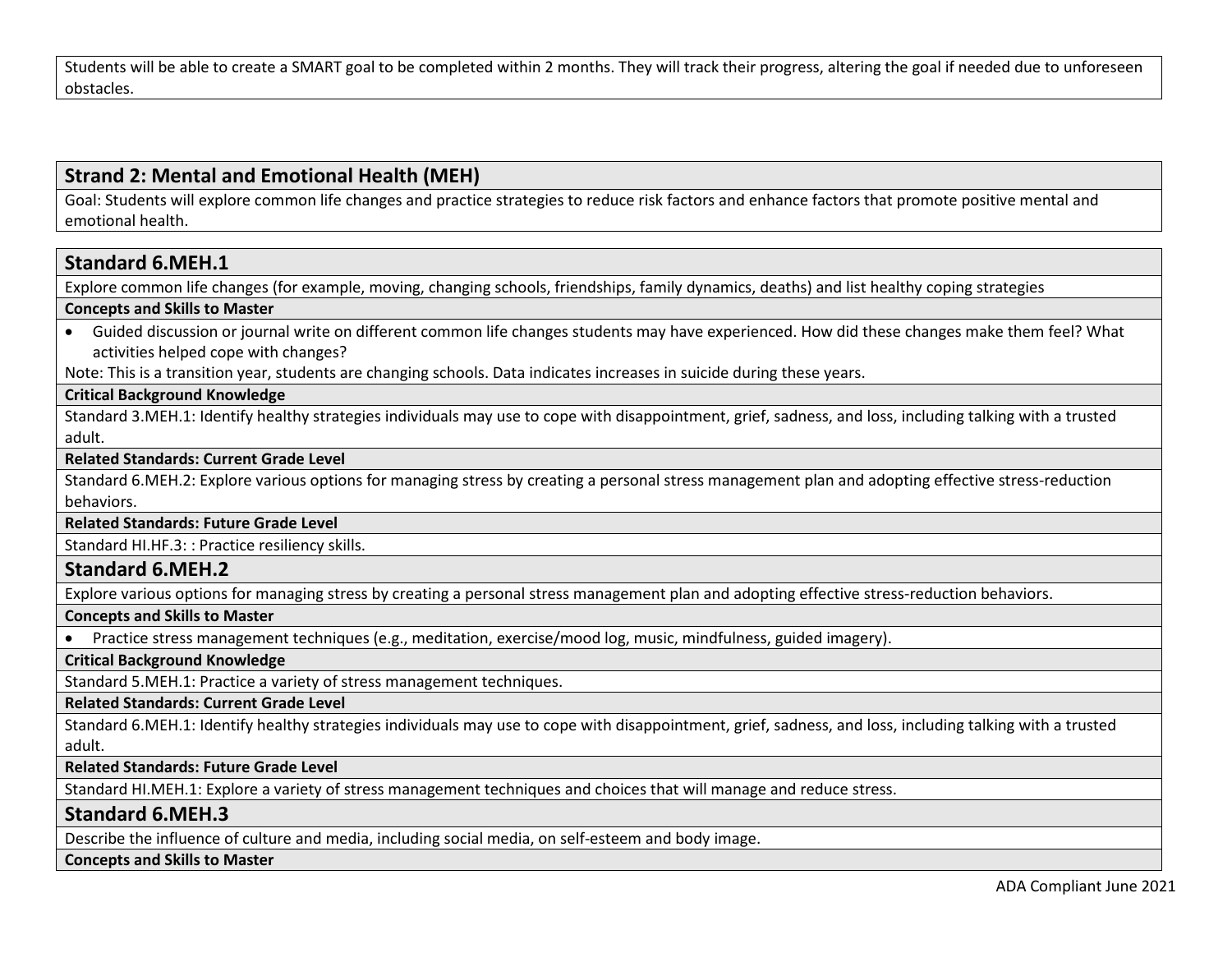• Discuss ways culture and media influence their body image, behaviors, or even clothing choices. Discuss healthy ways to cope with the influences and where to go for support.

# **Critical Background Knowledge**

Standard 3.MEH.3: Describe how various sources (for example, media, internet, social media, other people) can influence mental and emotional health and identify appropriate ways to respond.

# **Related Standards: Current Grade Level**

Standard 6.SDP.2: Describe various ways the media can influence thoughts and feelings that may lead one to take unnecessary risks and develop strategies for minimizing risk (for example, dangerous activities, unsafe challenges, purchase choices, eating behaviors).

Standard 6.N.3: Analyze the harmful effects of engaging in unscientific diet practices to lose or gain weight.

Standard 6.N.4: Recognize the importance of a healthy body image and develop appropriate food and exercise behaviors.

# **Related Standards: Future Grade Level**

Standard HI.SDP.3: Investigate the effects of media and technology on mental, emotional, physical, and social health (for example, dopamine levels, sleep). Standard HII.MEH.2: Research current modes of technology and media use and how they impact mental and emotional health.

# **Standard 6.MEH.4**

List warning signs of depression, anxiety, and suicide and identify how, why, and when talking with a trusted adult (for example, parent, guardian, relative, teacher, counselor, clergy) is needed.

## **Concepts and Skills to Master**

- Identify warning signs for depression, anxiety, and suicide.
- List school and community mental health resources and discuss how to access those resources (e.g., technology, school counselors, teachers, resource officer, community organizations).

# **Critical Background Knowledge**

Standard 5.MEH.2: Demonstrate how to obtain and offer assistance to enhance the health of self and others in harmful situations.

# **Related Standards: Current Grade Level**

Standard 6.MEH.5: Discuss strategies to help self and others affected by mental and emotional health issues (for example, depression, anxiety, violence, bullying, self-harm, suicidal thoughts).

#### **Related Standards: Future Grade Level**

Standard HI.MEH.2: Identify the risk factors for development and the prevalence of mental health disorders, explain the importance of early intervention and treatment, and locate valid and reliable health services.

# **Standard 6.MEH.5**

Discuss strategies to help self and others affected by mental and emotional health issues (for example, depression, anxiety, violence, bullying, self-harm, suicidal thoughts).

# **Concepts and Skills to Master**

- Design a positive support system for dealing with depression and other mental illnesses.
- List adults and other resources students can use to help self and other with suicidal thoughts.
- QPR NuHope Presentation may be helpful for teacher preparation.

# **Critical Background Knowledge**

Standard 5.MEH.3: Express positive attitudes about intervention and seeking help to eliminate stigmas regarding mental health.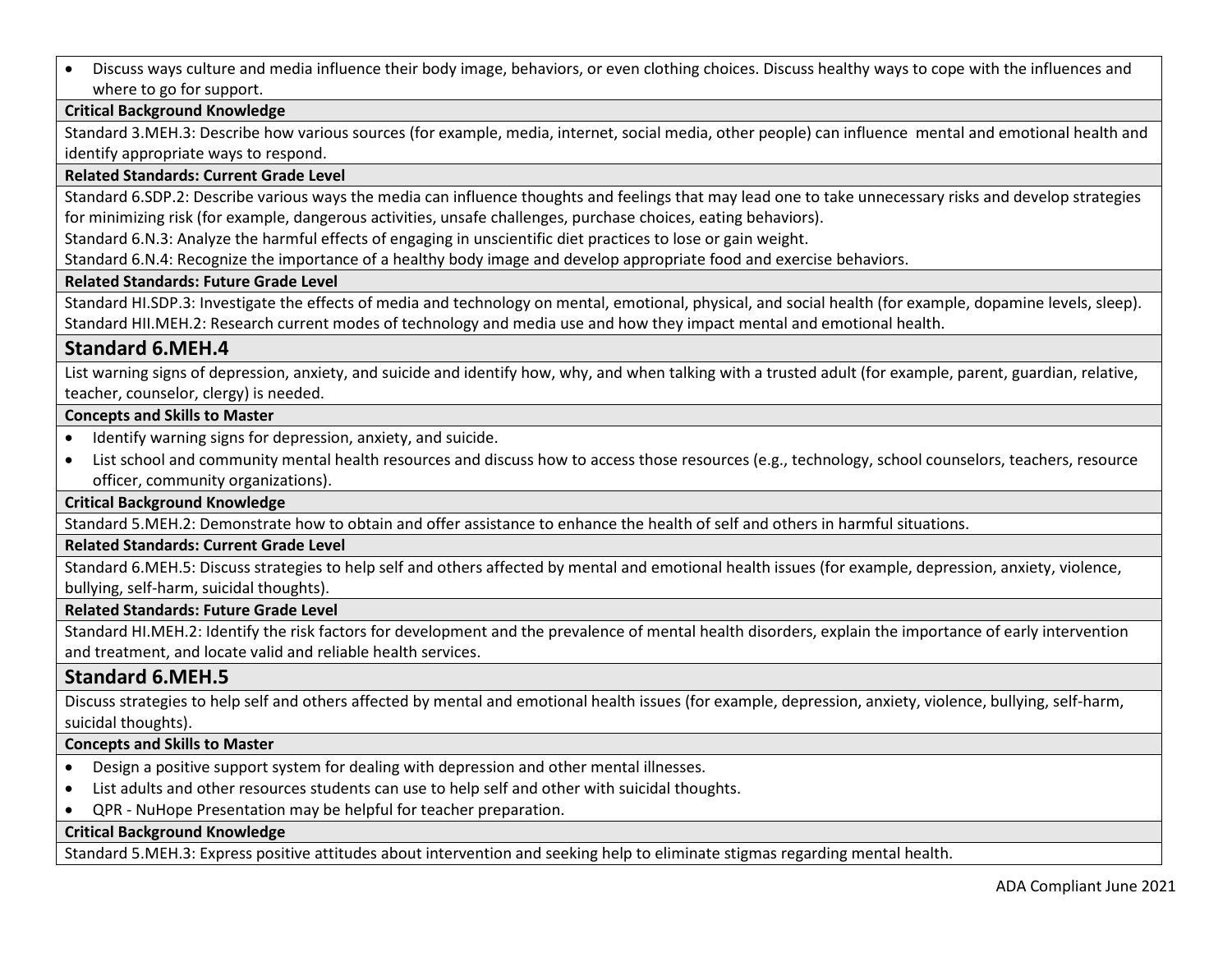#### **Related Standards: Current Grade Level**

Standard 6.MEH.4: List warning signs of depression, anxiety, and suicide and identify how, why, and when talking with a trusted adult (for example, parent, guardian, relative, teacher, counselor, clergy) is needed.

#### **Related Standards: Future Grade Level**

Standard HI.MEH.2b: List warning signs of depression, anxiety, and suicide and identify how, why, and when talking with a trusted adult (for example, parent, guardian, relative, teacher, counselor, clergy) is needed.

Standard HI.MEH.3: Explore relevant facts about self-harming behaviors and suicide, including warning signs, and where to turn for help.

#### **Academic Language**

**Bullying**: To seek harm, intimidate, or coerce another individual.

**Body Image:** An individual's perception of their physical self.

**Coping Skills:** Methods used to deal with stressful situations. These learned skills may help a person face a situation, take action, and be flexible and persistent in solving problems.

**Culture:** Social behavior, attitudes, customs, beliefs, and norms found in human societies.

**Media:** Includes all print, online, social, radio and television media sources.

**Risk Factors**: Any action or condition that increase the likelihood of injury, disease, or other outcome.

**Self-Talk:** The act or practice of talking to oneself, either aloud or silently. Self-talk impacts how we feel about ourselves, our achievements, and how we interact with others.

**Stressor**: Anything that triggers the stress response.

**Trusted Adult**: An adult, or adults, chosen by the student, that makes the student feel safe, secure, and comfortable. Examples include, but are not limited to parent, guardian, relative, teacher, counselor, and clergy.

- Make a chart of all the positive qualities you have to help increase body image.
- Create an emergency contact list of people you can contact in time of crisis.
- Students will be able to practice one stress management technique on their own.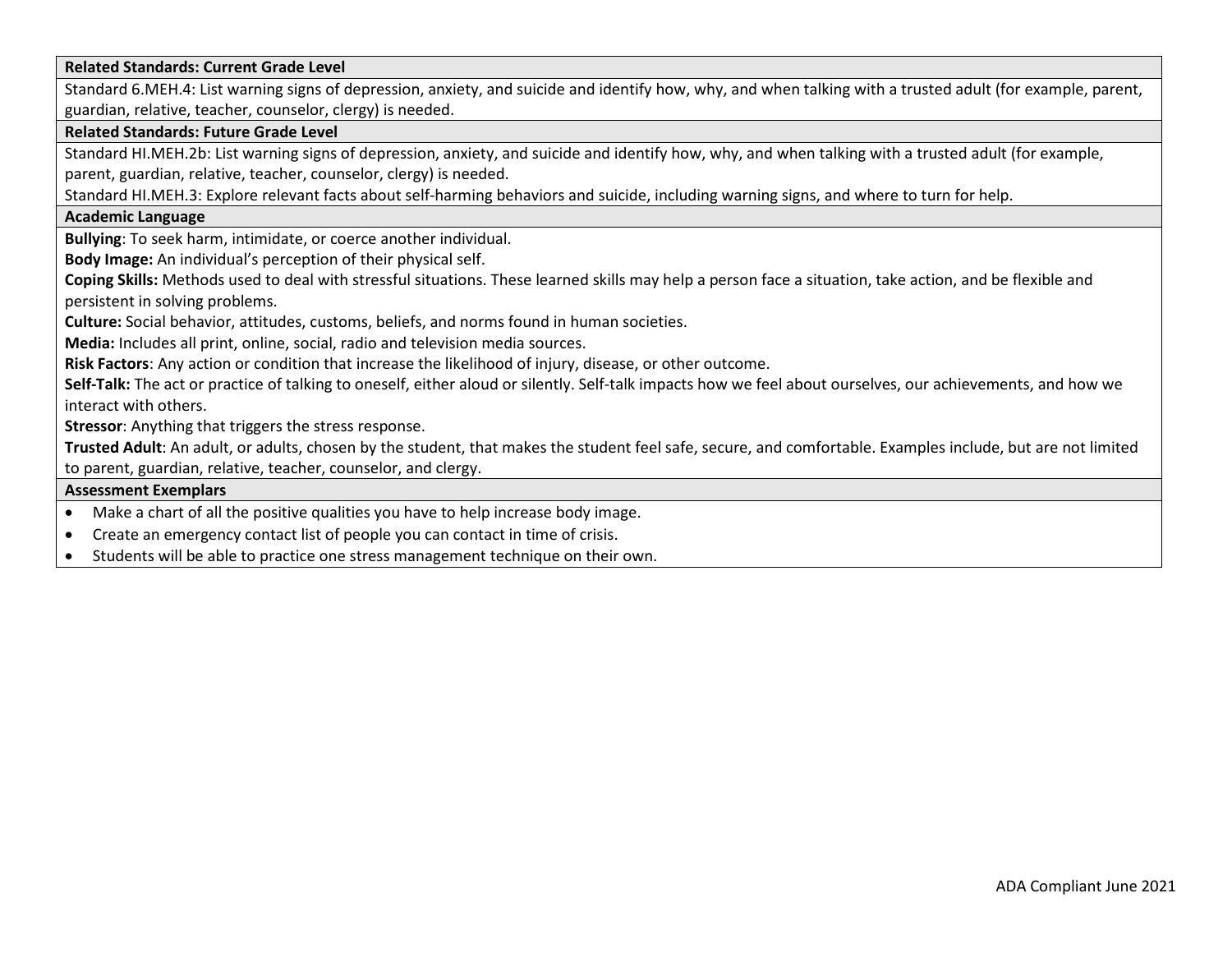# **Strand 3: Safety and Disease Prevention (SDP)**

Goal: Students will learn skills to lay the foundation for long-term healthy behaviors.

# **Standard 6.SDP.1**

Create personal rules and strategies (for example, use of safety equipment, protective gear, seat-belts, sunscreen) incorporating healthy lifestyle activities in home, school, social, and community settings.

#### **Concepts and Skills to Master**

- Evaluate different safety equipment, gear, or products (e.g., helmets, seatbelts, sunscreen).
- Examine how decisions and personal behaviors contribute to a safe or unsafe environment and develop strategies for change.

# **Critical Background Knowledge**

Standard 5.SDP.1: Explain strategies on how to help others and demonstrate how to help or contact the appropriate emergency resources (for example, first aid, CPR, poison control, 911, mental health crisis lines, animal control, non-emergency lines) for different situations.

Standard 5.SDP.2: Explain a variety of healthy behaviors (for example, diet, exercise, proper hygiene, helmet use, proper car restraints, firearm safety) that avoid or reduce health risks.

**Related Standards: Current Grade Level**

Standard 6.SDP.4: Analyze how various factors, including lifestyle choices, increase or decrease risk factors for disease.

#### **Related Standards: Future Grade Level**

Standard HI.SDP.1: Demonstrate proficiency in basic first-aid and Cardiopulmonary Resuscitation (CPR).

Standard HI.SDP.2: Demonstrate how to apply thoughtful decision-making in health-related situations (for example, substance use, vehicle safety, sun safety, recreational safety, firearm safety, physical activity, nutritional choices).

## **Academic Language**

# **Standard 6.SDP.2**

Describe various ways the media can influence thoughts and feelings that may lead one to take unnecessary risks and develop strategies for minimizing risk (for example, dangerous activities, unsafe challenges, purchase choices, eating behaviors).

#### **Concepts and Skills to Master**

- Evaluate commercials on various foods and discuss target audience and if the food is healthy or not.
- Discuss online challenges and dangers around them.

#### **Critical Background Knowledge**

Standard 5.SDP.3: Analyze the influence of media and technology on personal and family health and develop a personal safety plan for technology use.

# **Related Standards: Current Grade Level**

Standard 6.MEH.3: Describe the influence of culture and media, including social media, on self-esteem and body image.

Standard 6.SDP.2: Describe various ways the media can influence thoughts and feelings that may lead one to take unnecessary risks and develop strategies for minimizing risk (for example, dangerous activities, unsafe challenges, purchase choices, eating behaviors).

#### **Related Standards: Future Grade Level**

Standard HI.SDP.3: Investigate the effects of media and technology on mental, emotional, physical, and social health (for example, dopamine levels, sleep). Standard HI.SDP.7c: Investigate the effects of media and technology on mental, emotional, physical, and social health (for example, dopamine levels, sleep).

# **Standard 6.SDP.3**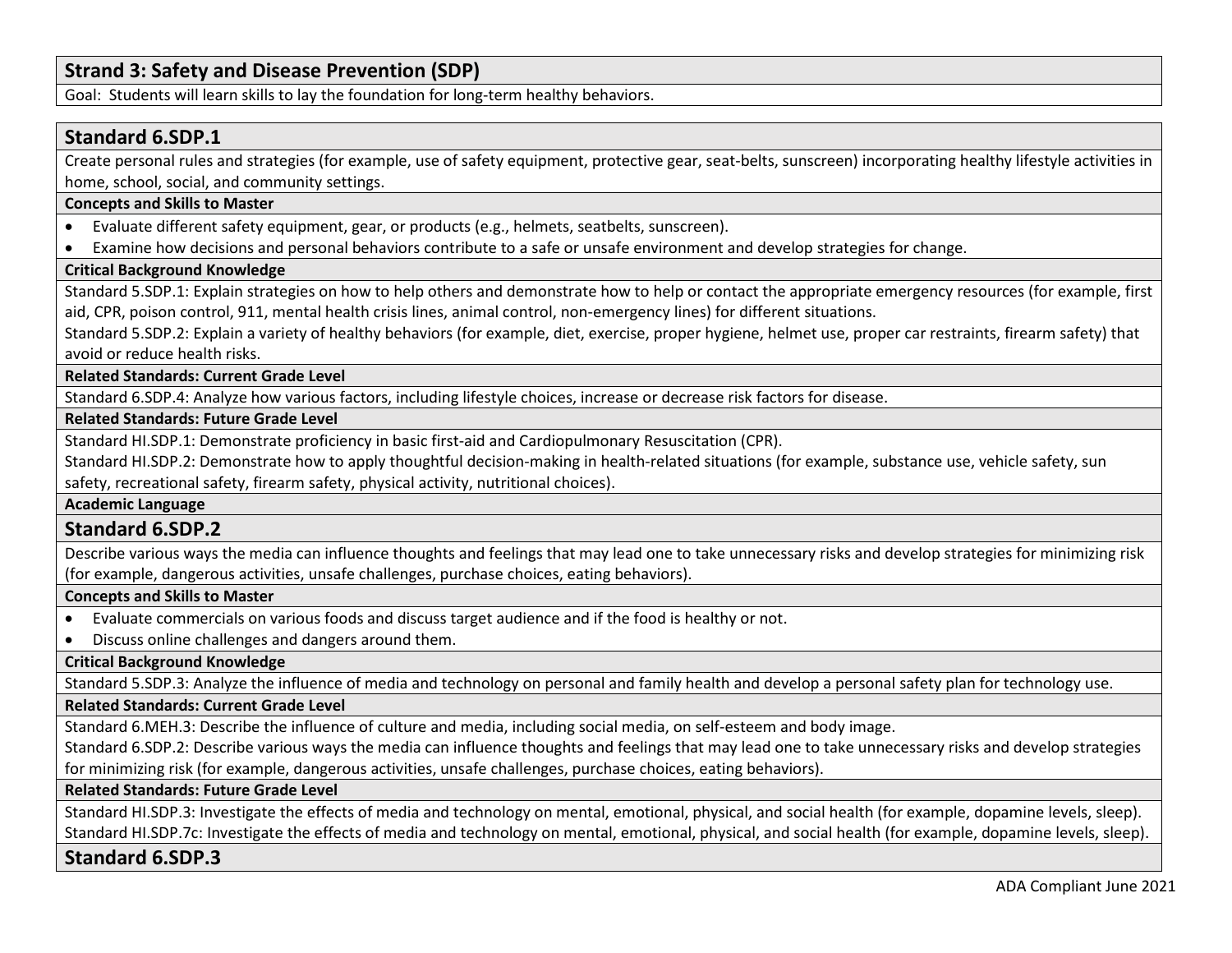Explore consequences for using technology inappropriately and discuss school policies.

# **Concepts and Skills to Master**

- Review school policies and discuss consequences for not following school policy.
- Discuss potential consequences of technology misuse (e.g., losing device, legal, financial impact of in-app purchase, safety, photos, time spent).

# **Critical Background Knowledge**

Standard 5.SDP.3: Analyze the influence of media and technology on personal and family health and develop a personal safety plan for technology use.

### **Related Standards: Current Grade Level**

Standard 6.SDP.2: Describe various ways the media can influence thoughts and feelings that may lead one to take unnecessary risks and develop strategies for minimizing risk (for example, dangerous activities, unsafe challenges, purchase choices, eating behaviors).

## **Related Standards: Future Grade Level**

Standard HI.SDP.4: Identify how to maintain a healthy online relationship and the potential consequences of sharing private information using technology including photos and videos.

Standard HI.SDP.5: Explain the harmful effects of pornography and recognize that recovery is possible.

# **Standard 6.SDP.4**

Analyze how various factors, including lifestyle choices, increase or decrease risk factors for disease.

# **Concepts and Skills to Master**

• Diagram or chart on factors that increase and reduce disease risk (e.g., physical activity, eating habits and behaviors, sleep, substance use, environment, hygiene).

# **Critical Background Knowledge**

Standard 1.HD.2: Explain how the right amount of sleep contributes to health and wellness.

Standard 5.SDP.4: Compare and contrast infectious and chronic diseases and recognize when others have a chronic disease or disability and practice methods of treating them respectfully.

#### **Related Standards: Current Grade Level**

Standard 6.SDP.1: Create personal rules and strategies (for example, use of safety equipment, protective gear, seat-belts, sunscreen) incorporating healthy lifestyle activities in home, school, social, and community settings.

Standard 6.SDP.4: Analyze how various factors, including lifestyle choices, increase or decrease risk factors for disease.

Standard SAP.3: Recognize potential physical, mental, emotional, and social short and long-term consequences of alcohol, tobacco, nicotine, and other substance use.

Standard 6.HD.1: Describe the digestive, respiratory, and cardiovascular systems and their basic functions.

Standard 6.HD.2: Explain the importance of practicing behaviors that maintain good hygiene.

# **Related Standards: Future Grade Level**

Standard HI.SDP.6: Compare and contrast the signs, symptoms, prevention methods, and risk factors of infectious, acute, and chronic diseases.

# **Standard 6.SDP.5:**

Identify blood borne pathogens, such as HIV and Hepatitis B, and methods to prevent disease transmission.

#### **Concepts and Skills to Master**

• Discuss the importance of never touching another person's blood. Review procedures to follow when encountering blood.

# **Critical Background Knowledge**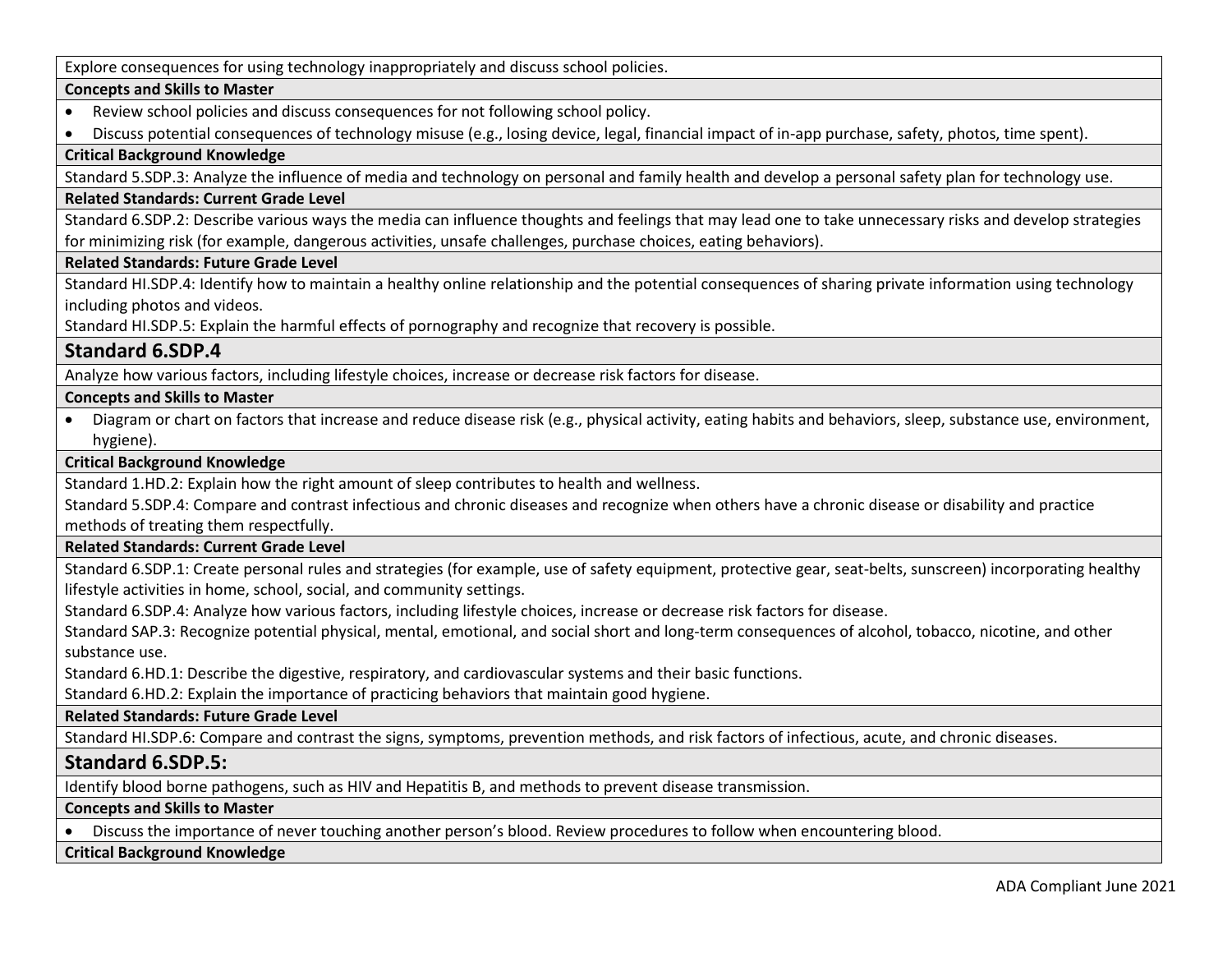Standard 5.SDP.5: Identify how to avoid, manage and report situations involving exposure to another person's blood and other bodily fluids.

**Related Standards: Current Grade Level**

Standard 6.SDP.4: Analyze how various factors, including lifestyle choices, increase or decrease risk factors for disease.

### **Related Standards: Future Grade Level**

Standard HI.HD.6: Identify practices for prevention of common sexually transmitted diseases & infections (STD/STI).

## **Academic Language**

**Chronic Disease**: A long-term disease that is not passed from person to person, generally cannot be prevented by vaccines or cured by medication.

Treatment and life-style changes can reduce symptoms and people can live and manage symptoms over a long period of time. Common examples include: diabetes, cancer, asthma, epilepsy, hypertension, arthritis, heart disease.

**Eating Habits**: Why and how people eat, which foods they eat, and with whom they eat, as well as the ways people obtain, store, use, and discard food. Individual, social, cultural, religious, economic, environmental, and political factors all influence people's eating habits.

**Food Behavior**: How people choose, consume, sell, and buy food. People's actions toward food.

**Infectious Disease**: A disorder caused by an organism such as bacteria, viruses, fungi, or parasite. Can be transmitted through various ways. Common examples include: common cold, influenza, streptococcus, mononucleosis, athlete's foot, meningitis, STD/STIs.

**Media:** Includes all print, online, social, radio and television media sources.

**Risk Factors**: Any action or condition that increase the likelihood of injury, disease, or other outcome.

**Universal Precautions**: Approach to infectious control to treat all human blood and certain body fluids as if they were known to be infectious for pathogens.

#### **Assessment Exemplars**

Students will be able to create 10 healthy behavior scenarios and take each of them through the 3 C's of Decision-Making (Botvin) process.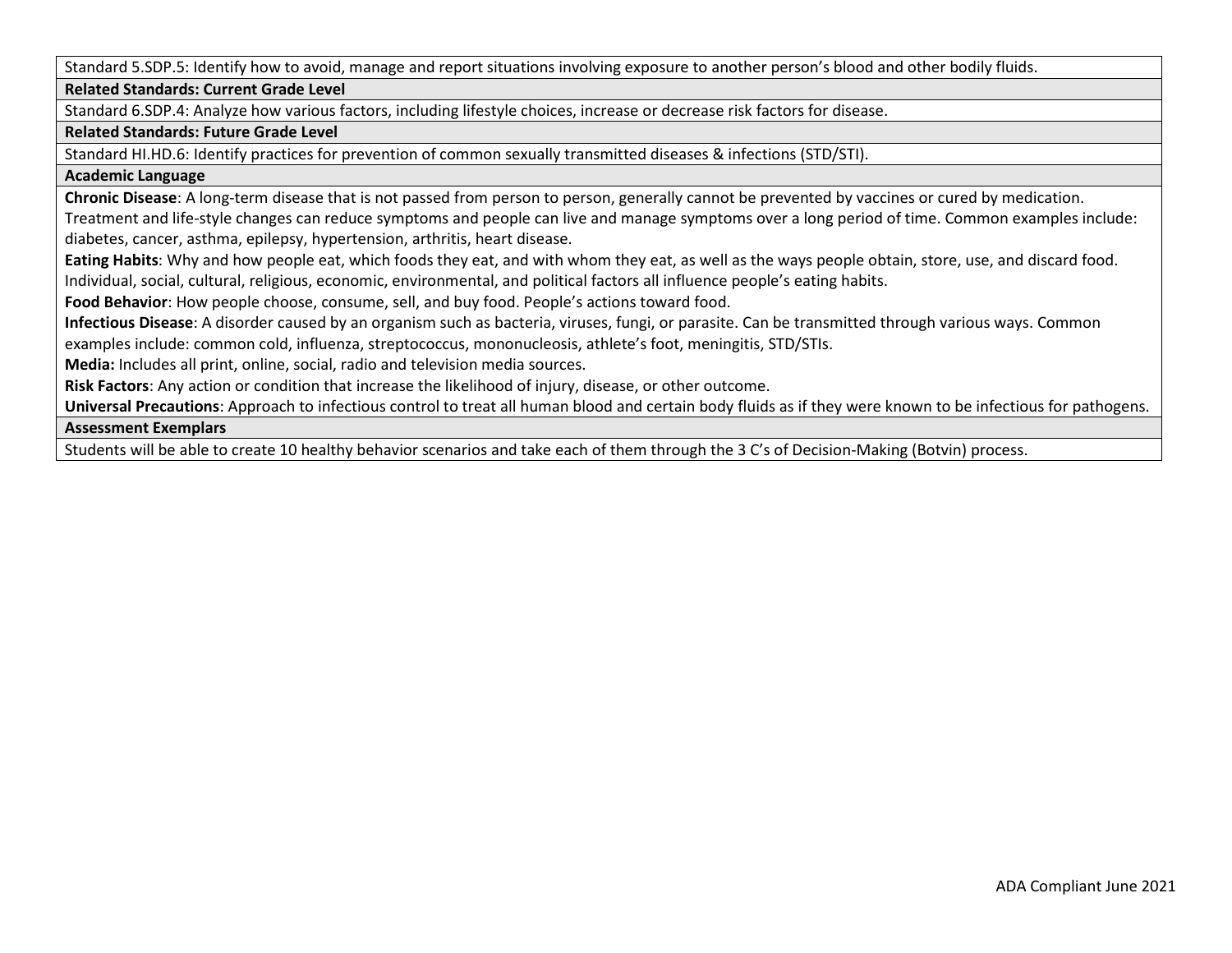# **Strand 4: Substance Abuse Prevention (SAP)**

Goal: Students will develop skills to educate themselves about the consequences of substance use and practice ways to resist negative peer pressure.

# **Standard 6.SAP.1**

Practice ways to resist negative peer pressure in a variety of situations and environments.

# **Concepts and Skills to Master**

• Role play scenarios and practice saying no to friends when asked to participate in unsafe activities. Make sure students rotate roles.

#### **Critical Background Knowledge**

Standard 5.SAP.1: Identify choices, behaviors, and practices that help support a lifestyle free from alcohol, tobacco, nicotine and other substances. Standard 5.SAP.2: Practice ways to resist negative peer pressure and positively influence relations with peers in a variety of situations.

#### **Related Standards: Current Grade Level**

Standard 6.HF.5: Describe how to build and maintain healthy relationships through positive habits, friendships, honesty, and respect. Describe how to end unhealthy relationships.

#### **Related Standards: Future Grade Level**

Standard HI.SAP.1: Practice methods to resist peer pressure with regards to alcohol, tobacco, nicotine, and other substances, including the misuse of prescription drugs.

Standard HI.SAP.2: Analyze media and marketing tactics used to promote alcohol, tobacco, nicotine, and other drug products.

# **Standard 6.SAP.2**

Explain how the development of the frontal lobe impacts decision-making and how harmful substances affect development.

#### **Concepts and Skills to Master**

- Watch video (TedTalk has some good ones) on consequences of brain development with substance use.
- Read as class and discuss articles on brain development and substance use.
- Explain how personal choices and behaviors can lead to addictions and other consequences.

#### **Critical Background Knowledge**

Standard 5.SAP.3: Evaluate how the use of alcohol, tobacco, nicotine and other substances can cause illness, injury, and complications with body development, overall health, and behavior.

**Related Standards: Current Grade Level**

Standard 6.HF.3: Define locus of control and the impact it has on decision-making.

#### **Related Standards: Future Grade Level**

Standard HI.SAP.4: Investigate potential short and long-term consequences (for example, physical, mental and emotional, social, legal, financial) of alcohol, tobacco, nicotine, and other substance use, including the misuse of prescription drugs.

# **Standard 6.SAP.3**

Recognize potential physical, mental, emotional, and social short and long-term consequences of alcohol, tobacco, nicotine, and other substance use.

#### **Concepts and Skills to Master**

• Research and create flip charts with the consequences to each area of health with various substances (e.g., alcohol, nicotine products, marijuana, other drugs).

# **Critical Background Knowledge**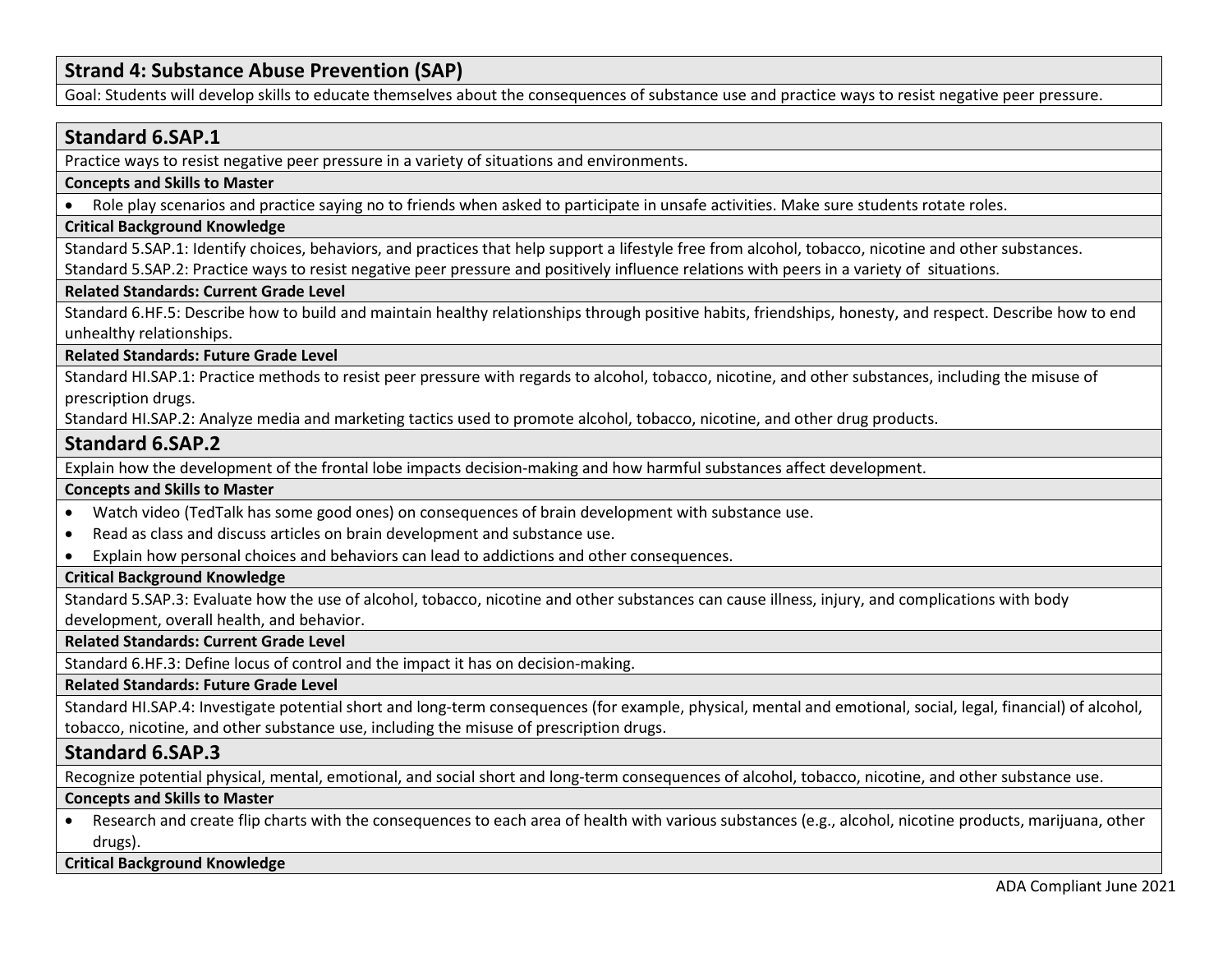Standard 5.SAP.3: Evaluate how the use of alcohol, tobacco, nicotine and other substances can cause illness, injury, and complications with body development, overall health, and behavior.

#### **Related Standards: Current Grade Level**

Standard SDP.4: Analyze how various factors, including lifestyle choices, increase or decrease risk factors for disease.

#### **Related Standards: Future Grade Level**

Standard HI.SAP.4: Investigate potential short and long-term consequences (for example, physical, mental and emotional, social, legal, financial) of alcohol, tobacco, nicotine, and other substance use, including the misuse of prescription drugs.

# **Academic Language**

**Frontal Lobe**: The front portion of the brain concerned with behavior, learning, personality, decision making, and voluntary movement. This portion of the brain is not fully developed until early adulthood. Use of substances can impact the growth and development of the frontal lobe.**Peer Pressure**: The feeling of being pushed towards a certain choice by people of similar age and social group in order to be liked or respected. Peer pressure can be positive or negative.

**Vaping**: Inhaling and exhaling the vapor produced an electronic cigarette or similar device.

See [Health Terms and Law and Policy for Health Education](https://schools.utah.gov/file/79acf6fe-5e26-4f46-9374-116b785e9147) for more details

#### **Assessment Exemplars**

Students will be broken up into groups and will create role play scenarios and responses. After students have created scenarios, collect them and hand them out to each different groups in the class and have them role play those scenarios in their groups.

Note: Some scenarios should be positive peer pressure and some should be negative peer pressure.

Example of prompt:

Negative: You are annoyed with James. He was being rude to you yesterday and you want to get even with him, by pushing him to the ground. Your friend Michael does not want to help because that would be mean. Negatively pressure him into helping you.

Positive: Today in math you learned how to do some difficult steps in an equation. Your friend doesn't want to do the homework because he doesn't understand it and he thought it was too hard. Positively influence him to work on the homework with you so that you can both get better at it.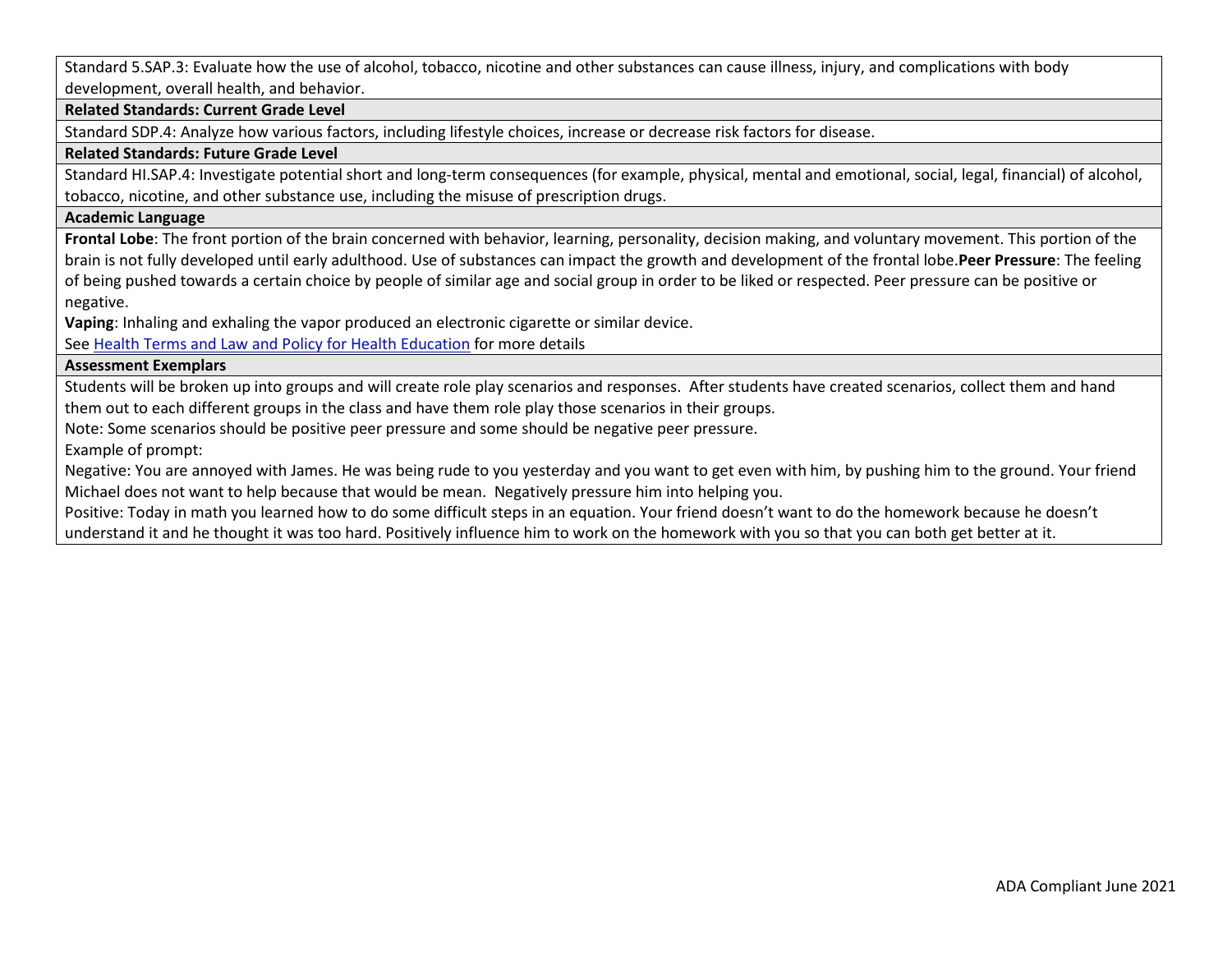# **Strand 5: Nutrition (N)**

Goal: Students will develop personal healthy eating habits and positive body image. Students will also recognize global food resources.

# **Standard 6.N.1** Locate age-appropriate guidelines for eating and physical activity. **Concepts and Skills to Master**  • Use USDA MyPlate or other food model to research guidelines. • Demonstrate the ability to access sources of accurate information and reliable advice regarding healthy eating. **Critical Background Knowledge** Standard 5.N.1: Use a food label to calculate how caloric intake can change depending on the number of servings consumed. **Related Standards: Current Grade Level** Standard 6.N.2: Evaluate personal nutritional habits and physical activity levels and set goals. Standard 6.N.3: Analyze the harmful effects of engaging in unscientific diet practices to lose or gain weight. **Related Standards: Future Grade Level**  Standard HI.N.1: Describe the function of the six basic nutrients and the impact on individual health. **Standard 6.N.2** Evaluate personal nutritional habits and physical activity levels and set goals. **Concepts and Skills to Master**  • Using USDA MyPlate or other food model students complete daily food log and compare to guidelines. • Set goals to improve or maintain personal habits to meet guidelines. **Critical Background Knowledge** Standard 5.N.2: Create a healthy meal, including beverage, using current dietary guidelines. **Related Standards: Current Grade Level** Standard 6.HF.1: Create a SMART goal and track the progress and identify obstacles to achieving goals and how to overcome them. Standard 6.N.1: Locate age-appropriate guidelines for eating and physical activity. Standard 6.N.5: Research food culture around the world and identify foods that are produced in different regions. **Related Standards: Future Grade Level**  Standard HI.N.2: Explain how nutrition and fitness contribute to long-term mental, physical, and social health and analyze situations where nutritional needs change throughout the lifespan. **Standard 6.N.3** Analyze the harmful effects of engaging in unscientific diet practices to lose or gain weight. **Concepts and Skills to Master**  • Research fad diets and the negative health outcomes for those who engage in fad diets. • Compare and contrast various fad diets. How do they compare to a balanced diet and physical activity plan? **Critical Background Knowledge**

Standard 5.N.4: Explain the role of healthy eating and physical activity in maintaining health.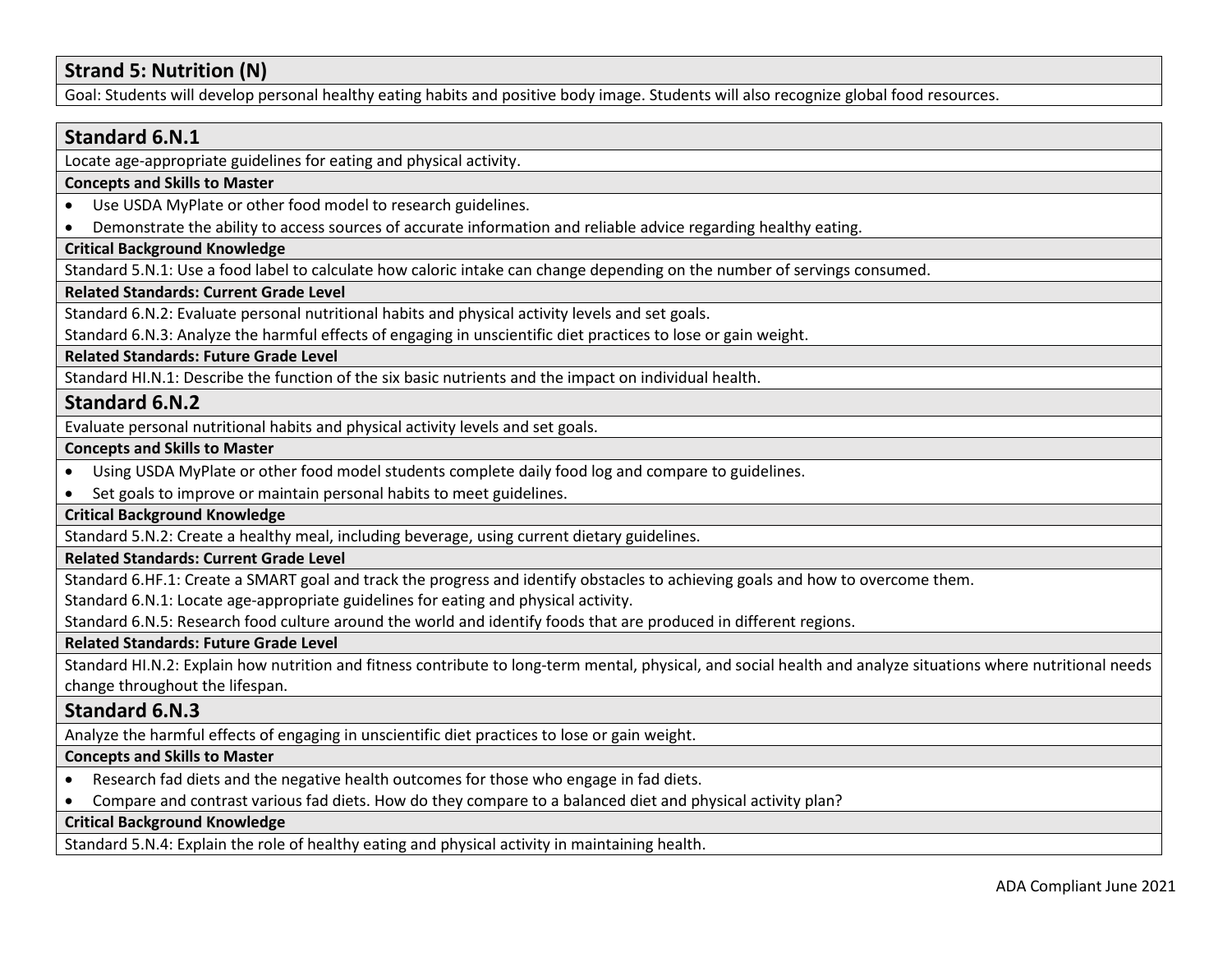Standard 5.N.5: Analyze the influence of media and technology, including social media, on personal and family nutrition and body image.

# **Related Standards: Current Grade Level**

Standard 6.MEH.3: Describe the influence of culture and media, including social media, on self-esteem and body image.

Standard 6.N.1: Locate age-appropriate guidelines for eating and physical activity.

#### **Related Standards: Future Grade Level**

Standard HI.N.3: Explore advertising claims and potential health consequences for dietary supplements, popular fad diets, and weight-loss products. Standard HI.N.5: Describe the signs, symptoms, and consequences of eating disorders or disordered eating and recognize that people with these conditions may need medical care.

# **Standard 6.N.4**

Recognize the importance of a healthy body image and develop appropriate food and exercise behaviors.

## **Concepts and Skills to Master**

• Discuss how having a positive body image can improve all aspects of Health Triangle. How do appropriate food and exercise behaviors contribute to body image?

# **Critical Background Knowledge**

Standard 5.N.5: Analyze the influence of media and technology, including social media, on personal and family nutrition and body image.

# **Related Standards: Current Grade Level**

Standard 6.MEH.3: Describe the influence of culture and media, including social media, on self-esteem and body image.

# **Related Standards: Future Grade Level**

Standard HI.N.4: Identify internal and external influences on body image.

# **Standard 6.N.5**

Research food culture around the world and identify foods that are produced in different regions.

#### **Concepts and Skills to Master**

- Look at maps and analyze why food is grown in different regions, what cultural influences exist for food (e.g., geography, temperatures, religious reasons).
- Journal and/or share student food traditions & where they originate (family history).

# **Critical Background Knowledge**

Standard 5.N.6: Explain why different foods are produced in various regions of the United States and how this may affect consumer practices and local diets.

#### **Related Standards: Current Grade Level**

Standard 6.N.2: Evaluate personal nutritional habits and physical activity levels and set goals.

Social Studies standards

# **Related Standards: Future Grade Level**

Standard HII.N.7: Demonstrate how to balance caloric intake with caloric expenditure to maintain, gain, or reduce weight in a healthy manner.

# **Academic Language**

**Body Image**: An individual's perception of their physical self.

**Dietary Guidelines**: Source for nutritional advice, written by USDA and HHS every five years. Similar guidelines are written by the American Heart Association, American Diabetes Association and National Cancer Institute. All are considered evidence-based documents.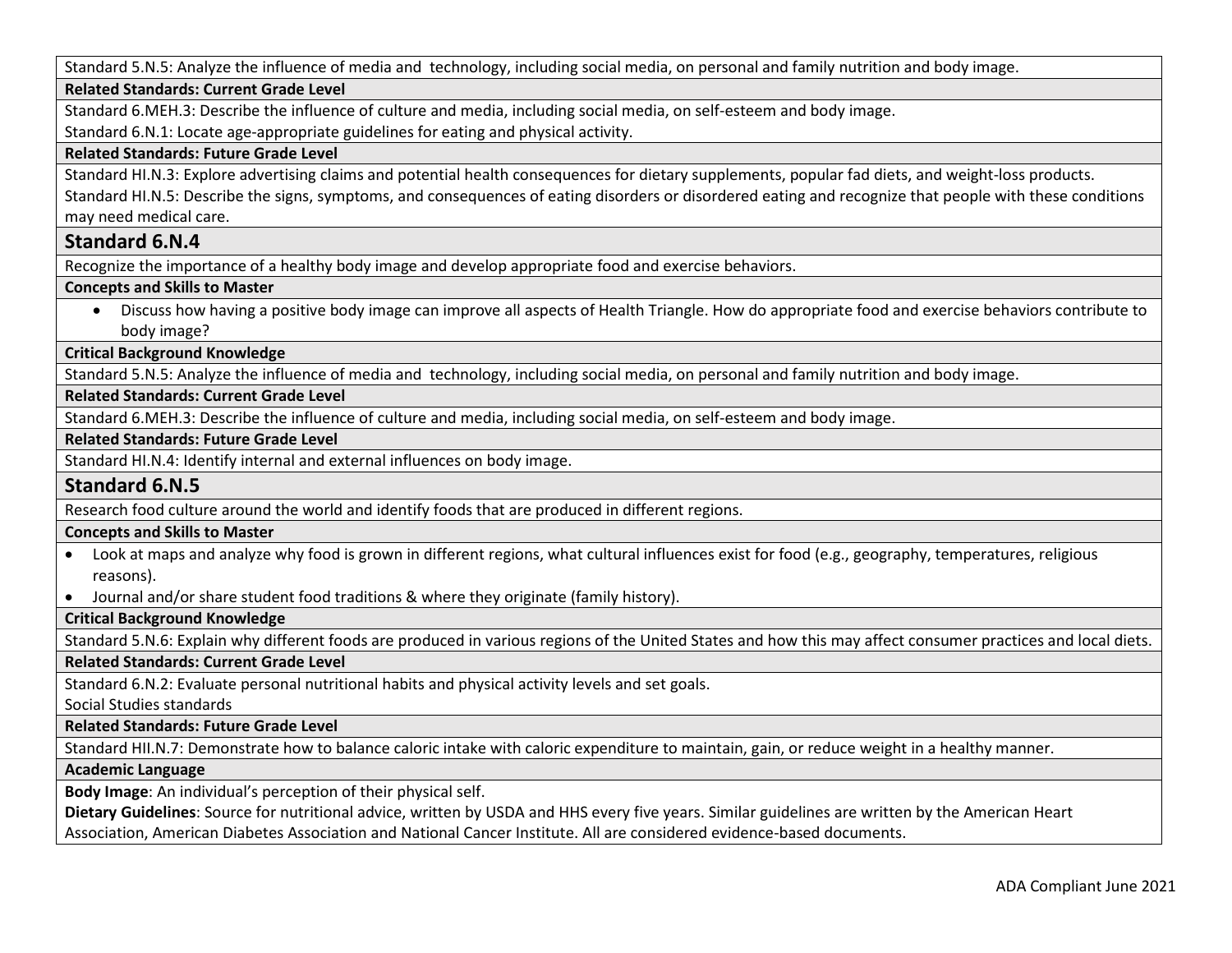**Eating Habits**: Why and how people eat, which foods they eat, and with whom they eat, as well as the ways people obtain, store, use, and discard food. Individual, social, cultural, religious, economic, environmental, and political factors all influence people's eating habits.

**Fad Diet:** A diet that promises quick weight loss or enhanced physical wellness through what is usually an unhealthy and unbalanced diet.

**Food Behavior**: How people choose, consume, sell, and buy food. People's actions toward food.

**Food Culture:** Practices, attitudes, and beliefs surrounding the consumption of food.

**Nutrition Facts Label:** A label required on packaged food which may include: percent daily value, calories, serving size, nutrient information and added sugar.

- Standard 6.N.1 Create a chart of age-appropriate guidelines of nutrition and exercise.
- Standard 6.N.2 Keep a journal and have a daily food log of what they eat. Compare it to MyPlate food guide.
- Standard 6.N.3 Write a research paper about a fad diet.
- Standard 6.N.4 Develop a workout plan and carry it out for a month. Concentrate on maintaining a positive body image. Make sure to track it.
- Standard 6.N.5 Journal and/or share student food traditions & where they originate (family history).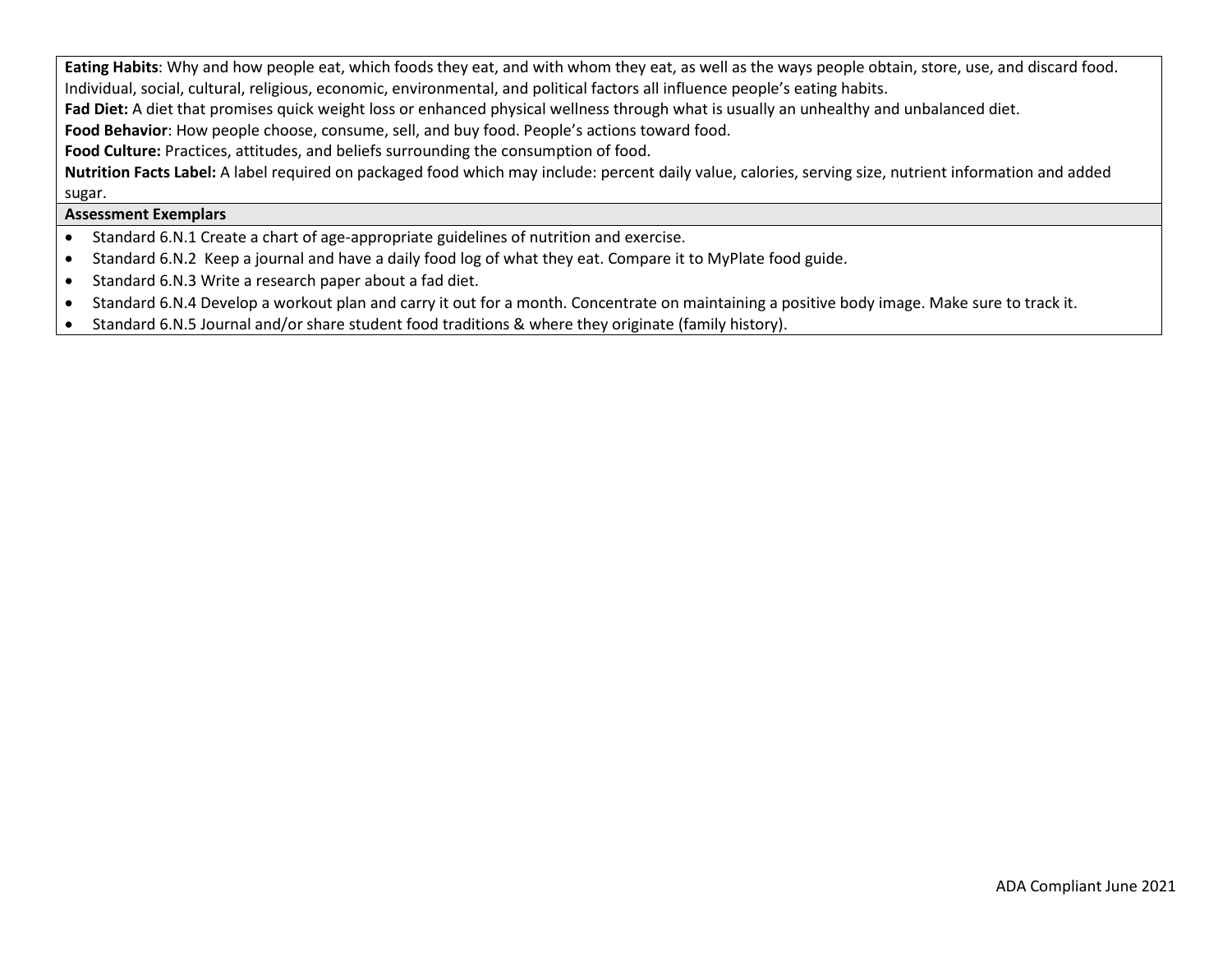# **Strand 6: Human Development (HD)**

Goal: Students will learn basic anatomy and physiology of body systems and practice skills to build healthy relationships. Utah Code requires parental notification for instruction on child sexual abuse prevention.

# **Standard 6.HD.1:**

Describe the digestive, respiratory, and cardiovascular systems and their basic functions.

#### **Concepts and Skills to Master**

- Label the digestive, respiratory, and cardiovascular systems and list the function for each.
- Watch video on systems.

# **Critical Background Knowledge**

Standard 5.HD.2: Describe the basic structures of the reproductive and endocrine systems and identify their respective functions.

#### **Related Standards: Current Grade Level**

Standard 6.SDP.4

#### **Related Standards: Future Grade Level**

Standard HI.SDP.6: Compare and contrast the signs, symptoms, prevention methods, and risk factors of infectious, acute, and chronic diseases

# **Standard 6.HD.2**

Explain the importance of practicing behaviors that maintain good hygiene.

#### **Concepts and Skills to Master**

- List reasons for having good hygiene (e.g., health, social, self-esteem).
- Describe different ways of practicing good hygiene (e.g., oral hygiene, bathing, using deodorant, hand washing).

## **Critical Background Knowledge**

Standard 5.HD.3: Describe the body changes that accompany puberty and how puberty prepares human bodies for reproduction.

#### **Related Standards: Current Grade Level**

Standard 6.SDP.4

#### **Related Standards: Future Grade Level**

Standard HI.HD.2: Describe the anatomy, physiology, and ways to care for the reproductive system.

# **Standard 6.HD.3**

Discuss how to clearly say no, leave a situation or interaction, and identify and talk with a trusted adult when feeling uncomfortable, afraid, or unsafe and understand the possible need to talk with more than one adult.

#### **Concepts and Skills to Master**

- Students list at least three adults they can talk with and report to if they feel uncomfortable, have been abused, or feel unsafe. Prompt students to think of someone when they are home, at school, in the community, etc.
- Discuss scenarios that might require reporting to more than one adult (e.g., were not believed, nothing was done, one could not help).
- Guest Speaker: Prevent Child Abuse Utah.

#### **Critical Background Knowledge**